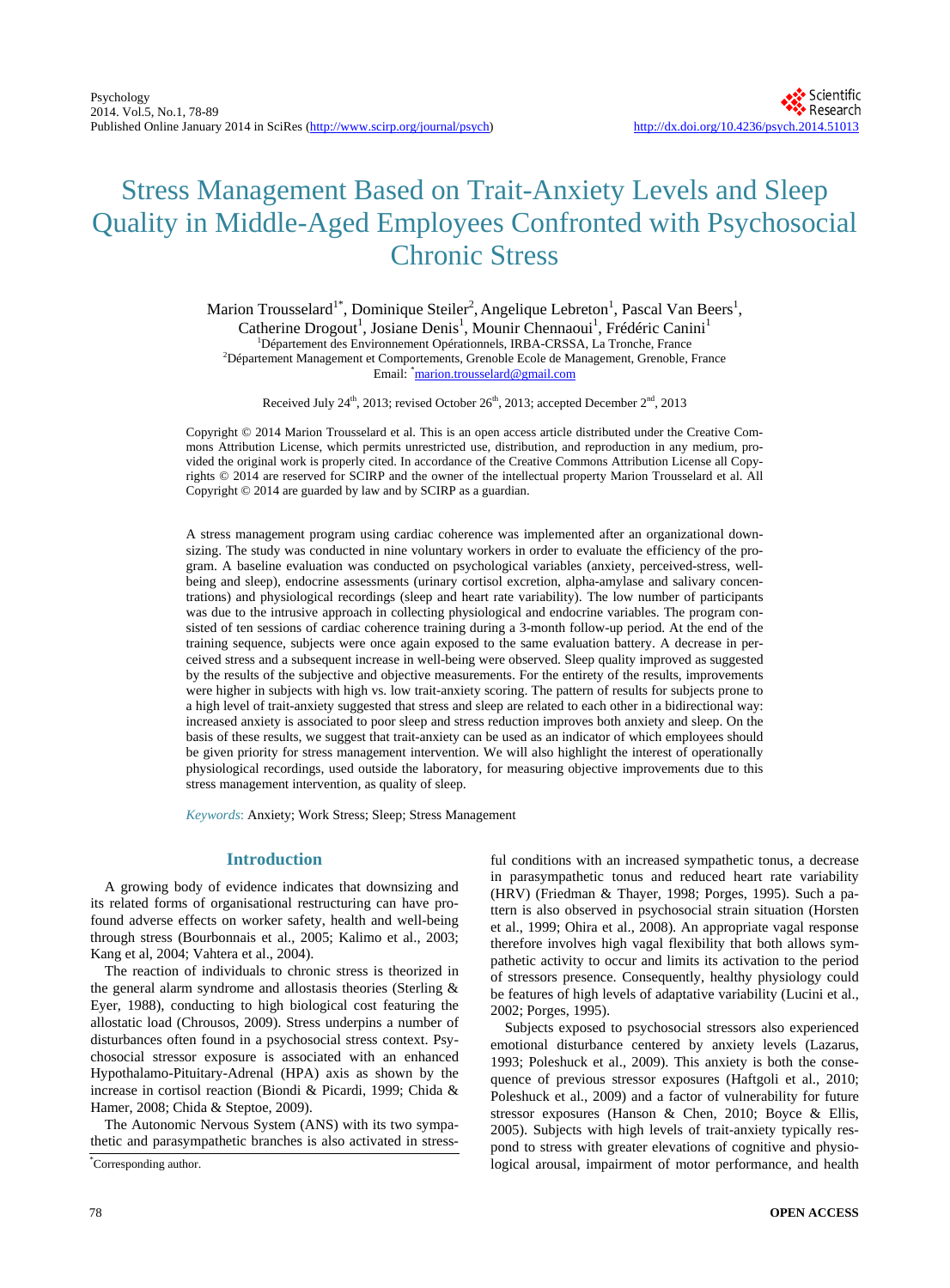disorders compared with subjects who have low levels of traitanxiety (DeMoja & DeMoja, 1986; Grillon et al., 1993; Haftgoli et al., 2010; Sade et al., 1990; Poleshuck et al., 2009). The negative effects of trait-anxiety (TA) may be attributed to the tendency to respond fearfully to a wide variety of unspecific stressors, and the need for both security and cognitive control (Fales et al., 2008; Spielberger, 1966, 1970, 1975). In this way, state-anxiety could correspond exactly to mood variations (Bolmont & Abraini, 2001). Presumably people are always experiencing a continuous stream of affects, manifesting itself in some sort of mood, which provides a background to everyday activities (Watson & Clark, 1994).

Then exposure to psychosocial stressors may also induce sleep disorders as indicated by a growing amount of literature on the associations between stressful workplace experiences and sleep problems (Linton, 2004; Nakata et al., 2004; Kalimo et al., 2000; Akerstedt et al., 2002; Marquie et al., 1999; Jacquinet-Salord et al., 1993). The inability to stop worrying about work during free time may be an important link in the relationship between stress and sleep (Akerstedt et al., 2002).

Pharmaceutical approaches have been developed to regulate the endocrine and SNS imbalances and to therefore improve health and quality of life for working people (Head & Kelly, 2009). A combination of certain attitudes and behaviour constitutes a more natural approach based on physical training, sleep rest strategies, or dietary and nutritional strategies. Other forms of mental training, such as yoga, martial arts, meditation, and creative courses are also in common use (Carlson & Garland, 2005). Education and training, as well as the use of external information processing devices, may be labelled as "conventional" means of reducing stress. They are often well established and culturally accepted. Research exploring the impact of the regulation of emotions on physiological processes is still relatively scarce in the context of work restructuring (McCraty et al., 2003). The capacity to both self-reduce negative emotions and self-generate positive emotional states however, can be developed confronting stress in changes at work and refined through the use of practical tools and techniques quickly enhancing a shift to a physiologically quiet state by increasing parasympathetic flexibility (Porges, 1995).

In line, techniques for enhancing heart/brain synchronization (Heart Coherence, Cardiac Coherence (CC)), facilitating the maintenance of a physiologically efficient and highly regenerative inner state, characterized by reduced nervous system chaos and increased synchronization and harmony in systemwide dynamics have been developed. This psychophysiological mode, termed physiological coherence, is conducive to healing and rehabilitation, emotional stability and optimal performance (McCraty et al., 1995; McCraty et al., 1998). Recent research has demonstrated that HRV dynamics are particularly sensitive to changes to emotional state, and that positive and negative emotions can be readily distinguished by changes in heart rhythm patterns, which are independent to the heart rate (Mc-Craty et al., 2003; McCraty et al., 1998). More specifically, during the experience of negative emotions such as anger, frustration, or anxiety, heart rhythms become more erratic or disordered, indicating less synchronization in the reciprocal action between the parasympathetic and sympathetic branches of the autonomic nervous system. In contrast, sustained positive emotions, such as appreciation, love, or compassion, are associated with a highly ordered or coherent pattern in the heart rhythms, reflecting greater synchronization between the two branches of the autonomic (Tiller et al., 1996). An important reason that this technology is effective is that it uses HRV feedback for reflecting the activity of both the sympathetic and parasympathetic branches of the autonomic nervous system and the synchronization between them, and thus providing a window into the dynamics of the system 2 as a whole. Compared to EEG feedback, HRV feedback is also considerably simpler and more straightforward to learn and use, which facilitates rapid improvement. Furthermore, because the instrumentation only uses a simple pulse sensor that does not require an electrode hook-up, it is extremely versatile and can be easily and effectively used as an educational tool not only in clinical settings but also in the home, workplace, schools, or even whilst traveling. Its cost-effectiveness also makes it accessible to a greater number of people and in a wide range of applications (McCraty et al., 2003). In relation to other biofeedback modalities, HRV feedback also reflects changes in emotional/psychological state for subjects (Lehrer et al., 2003; McCraty et al., 1998; McCraty & Tomasino, 2004).

As reducing stress and increasing emotional stability and quality of sleep are critical for dealing with organisational restructuring, the aim of the present study is to evaluate the benefits of the use of an intervention based on physiological coherence in a sample of middle-aged workers confronted with organisational changes by answering four specific questions. The first question concerns the physiological and psychological stress level benefits of the intervention. How such an intervention impacts the subjective and objective quality of sleep is the second assessed question. Third, faced with the intervariability observed in monitoring stressors, the third one examines how trait-anxiety modulates the stress and sleep responses to the intervention program. Finally, the last question concerned testing the feasibility, as acceptance for subjects, and the interest, of "light" physiological recordings used outside the laboratory for evaluating benefits of such an intervention. We assume that cardiac coherence training will increase the positive assessed outcomes and will reduce the negative assessed outcomes. We also assume that the improvement of the emotional functioning will be better for the more anxious subjects. Finally, whether subjects accept the "light" physiological recordings used outside the laboratory could depend on individuals.

## **Materials and Method**

## **Participants**

A research laboratory, employing 160 personnel, submitted to downsizing and related forms of organisational restructuring in the following two years was contacted for the study. Individuals of the lab received a letter inviting men (90 subjects from the research lab) to participate in the study. The letter was supported by a covering letter from the management, and contained three types of information. First, the main aim of the study was noted as a psycho-physiological investigation based on questionnaires about stress and physiological recordings, with guidance for the protocol for the experiment. Second, the desired criteria to be included in the study were defined as: being male, not to be undergoing treatment and not to have practiced stress intervention since the announcement of the restructuration of the laboratory. Third, the protocol design was clearly described (**[Figure 1](#page-2-0)**). They were also informed that the study was conducted in accordance with all applicable regu-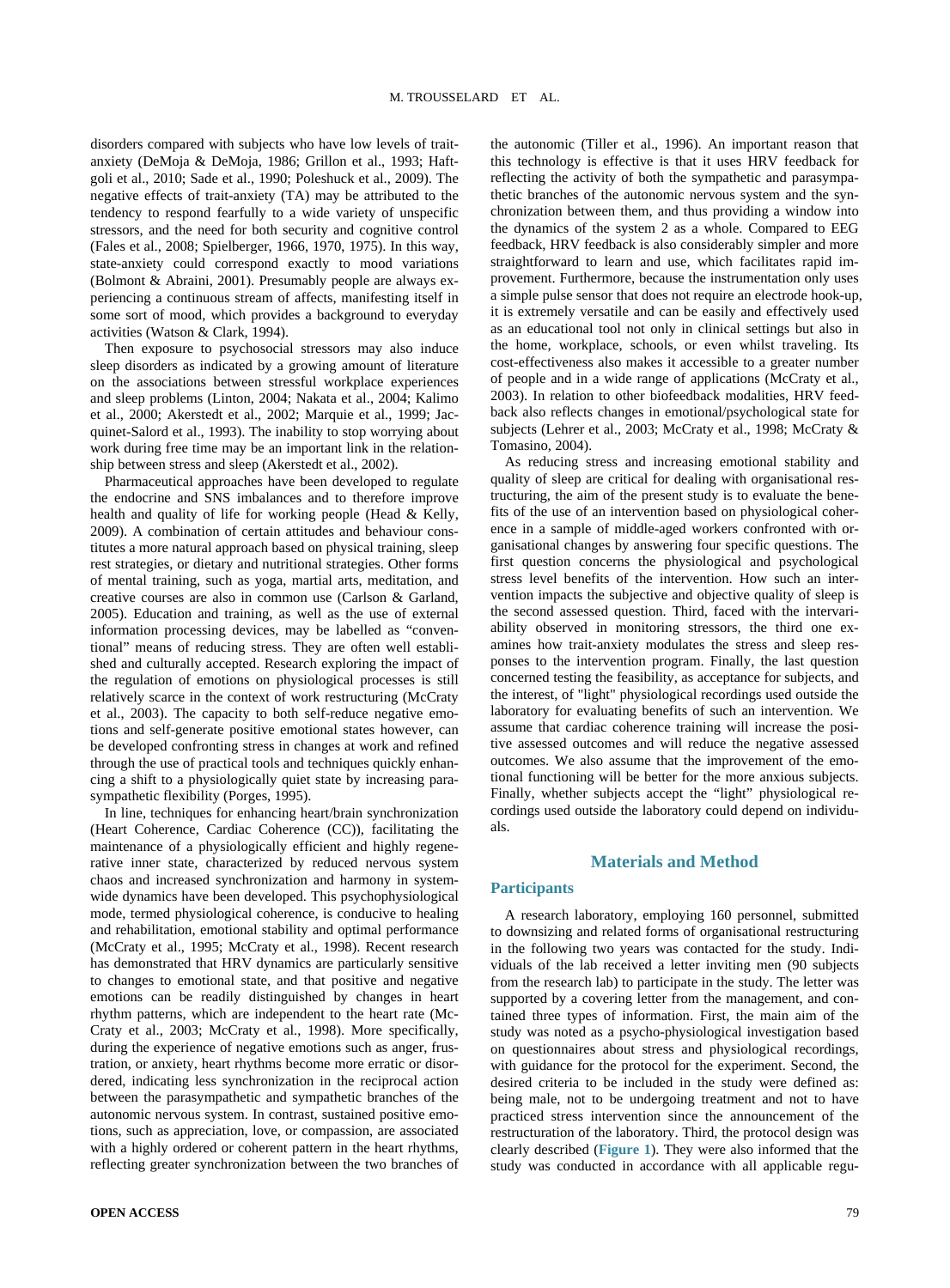<span id="page-2-0"></span>

#### **Figure 1.**

The protocol design for the baseline, middle and end of the training time points. For the middle of the training time point, EEG was not recorded and salivary alpha amylase was not collected.

latory requirements, including the 1996 version of the Helsinki Declaration, and approved by the French Health Authorities. Nine volunteers had given written consent to participate in the study.

## **Materials**

## **Psychological Assessments**

All subjects completed a set of "paper and pencil" standardized assessments including common socio-demographic data, trait and state anxiety levels, the Cohen perceived stress scale, the Buguet Sleep questionnaire, and the Activation-Deactivation Adjective Check List. The Socio-demographic and traitanxiety questionnaire were only completed at the baseline timepoint whereas the four other questionnaires were completed at three time-points: a pre-intervention step (baseline), a middle intervention step and an after the end of the intervention step.

Trait and state anxiety was assessed using the French version of the Spielberger State-Trait-Anxiety Inventory (S-STAI). It is a 40-item self-reported questionnaire (Spielberger, 1970, 1975; Bruchon-Schweitzer & Paulhan, 1993; 10 min). The internal consistency of the whole scale was very good (Cronbach's alpha = .80 to .92; Bruchon-Schweitzer & Paulhan, 1993). In the state portion of the scale, 20 items ask subjects to report the extent of their anxiety at particular moments. In the trait scale, the remaining 20 items ask respondents to indicate the intensity of their anxiety in general. Mean (SD) in a non-clinical sample of middle-aged men were 35.55 (9.76) and 36.54 (10.22) for trait and state anxiety, respectively.

The Perceived Stress Scale (PSS; 5 min; Bruchon-Schweitzer, 2002; Cercle et al., 2008; Cohen et al., 1983) is a 14-item selfreported scale designed to assess subjects' appraisal of how stressful their life situation feels to them. The Cronbach's alpha reliability estimate for this measure was .84 (Bruchon-Schweitzer, 2002; Cohen et al., 1983). The PSS is recommended for assessing non-specific appraisals because it is found to predict better stress-related psychological symptoms and physical symptoms compared to commonly used life event scales (Berghal & Berghal, 2002).

A subjective self-reported sleep questionnaire (5 min; Buguet et al., 1981; Trousselard et al., 2009) was used to evaluate the quality of the subjects' sleep during the week before each session. It consisted of two sleep items [*i.e.*, restoration quality and ease of falling asleep) featured by Visual Analogue Scales from "−"on the left to "+" on the right. Three well-being items investigated physical, psychological mood and Joy of going to

work. The subjects "hooked" a cross on a scale using the pencil, and dragged it to the appropriate location on the scale (12 cm long). This questionnaire was filled on awakening during one week at each of the steps of the evaluation sessions, leading to 7 daily questionnaires per time-point for each subject.

The Activation-Deactivation Adjective Check List (AD-ACL, Thayer, 1979, 1989) is a multidimensional self-reported test assessing various transitory arousal states. The 20 item-short form evolved two bipolar dimensions titled Energetic-Arousal and Tense-Arousal (Thayer, 1967, 1978, 1986, 1989; Thayer et al., 1994). Energetic-Arousal contains both energy and sleep items leading to General Activation (GA) and tiredness (Deactivation-Sleep, DS) sub-factors. The tense-arousal contains both emotional and quiet items leading to Tension (High Activation, HA) and calmness (General-Deactivation, GD) sub-factors. The reliability of the AD-ACL scale was estimated as .92 based on communality results from a factor analysis (Thayer, 1978).

#### **Physiological and Sleep Assessments**

Physiological recordings used two Actiwave devices (Actiwave, Camntech Ltd.). They are a range of miniature solid-state biosignal recorders which can be worn discreetly on the body without the need for a large belt mounted recorder or lengthy wires. They are reliable and record the same thing as existing ECG/EEG/EOG/EMG capturing equipment under normal sleep laboratory conditions (Elbaz et al., 2008). For one subject, electrodes were placed at about 18h00, correct signal functioning were controlled with a calibration procedure, and then the recordings were programmed to record at 22h00, when the subject goes to bed. After the night at home, he returned to the lab at around 8h00 the following morning and the devices were removed to analyse the night's recordings. Assessments were applied at the baseline, and at the end of the training leading to 18 EEG and 18 HRV recordings.

An Actiwave Cardio was used for electrocardiogram recording. It was digitalized with a 256-Hz sampling rate to accurately detect R-wave peaks. Time intervals from ectopic beats were detected and substituted by interpolated values of normal RR intervals using an adaptive filtering method (available on: [http://tocsy.agnld.unipotsdam.de/\)](http://tocsy.agnld.unipotsdam.de/) (Wessel et al., 1990). Beat-to-beat time series (HRV signal) were analysed by a produced and validated computer program (Niskanen, 2004). Readings were done by an HRV analysis expert who had no inclusion in the participants' experimental sessions. All HRV parameters were defined according to international measurements standards (Malik et al., 1996). The HRV temporal analy-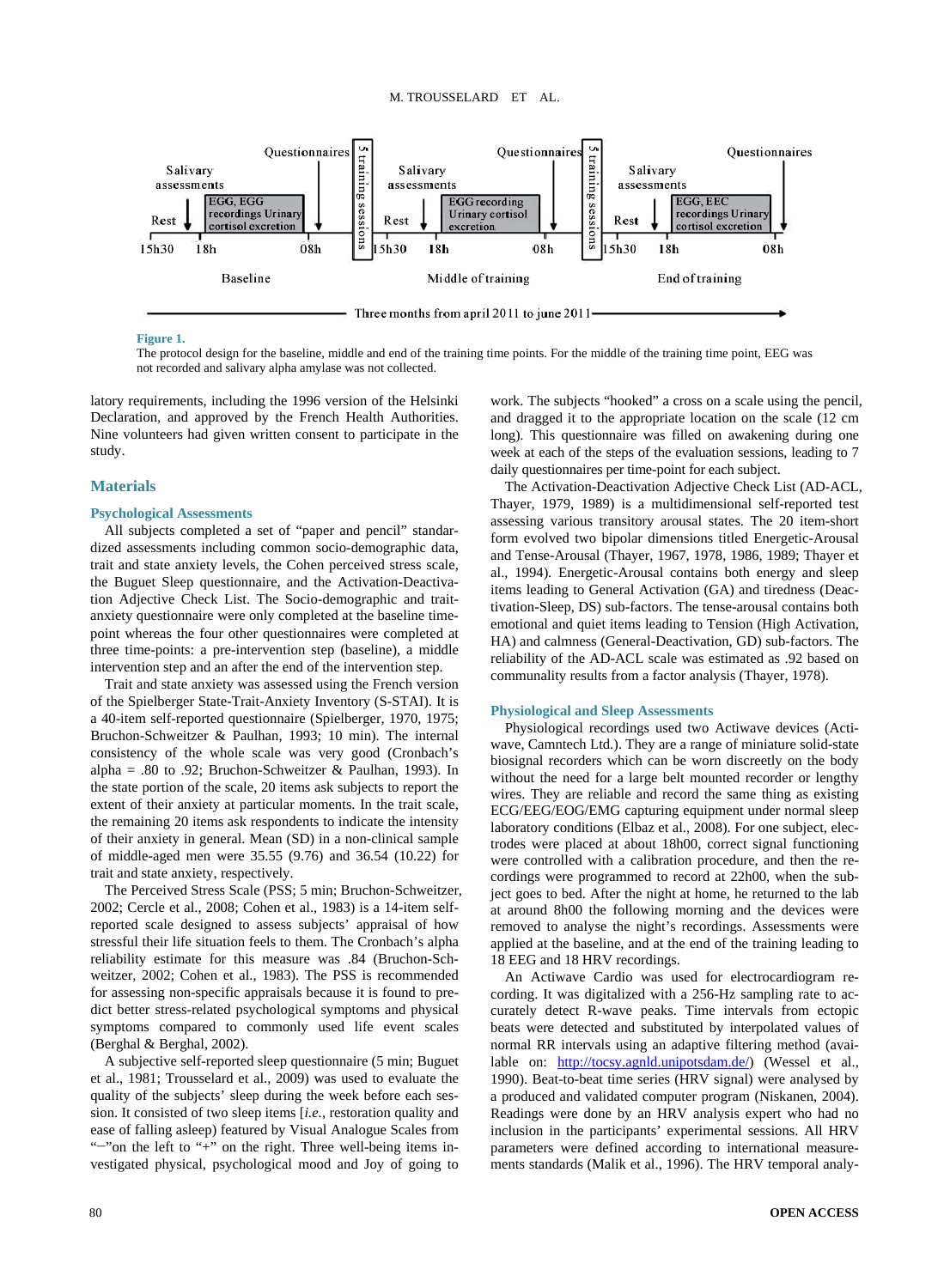sis of the night was carried out as requested for long recordings, namely sleep (Burr, 2007). The following time-domain HRV parameters were analysed: mean NN interval (mean NN), standard deviation of the NN intervals (SDNN), standard deviation of the successive NN differences (SDSD), the square root of the mean of the sum of successive NN differences (RMSSD), and the percentage of adjacent pairs of RR intervals that differed by more than 50 ms from each other (pNN50). SDNN is indicative of overall HRV. SDSD, RMSSD and pNN50 evaluate beat-tobeat fluctuations. Although all the indexes are influenced by both sympathetic and parasympathetic activity, those extracted from beat-to-beat variability are considered good estimators of parasympathetic modulation of heart rate (Parati et al., 2006; Sollers et al., 2007), whereas the variable expressing long term HRV (SDNN) is dually influenced by cholinergic and adrenergic activities, as well as by other physiological inputs (Malik et al., 1996). Calculations were done for the entire night's study (from 2300 h to 0600 h).

Another Actiwave module was used for the EEG recording. It was digitalized with a 128 Hz sampling. Reference record- ings were made using Compumedics Siesta/ProFusion equipment to record EEG, EOG and EMG channels and these were used to annotate sleep stages. EEG signals for "C3-A2" and "O1-A2" were recorded using two channels of the Actiwave EEG channel device, the chin EMG signal was recorded using two EMG channels, and the EOG was recorded using one channel. The EEG and EMG electrodes for the Actiwaves and reference systems were placed as close together as possible without connecting them together. In addition to the standard manual AASM scoring and resulting hypnograms, automated spectral analysis was used to quantify the power of each frequency band in 15-minute epochs. The EEG signals were also analysed for their spectral content in the Delta, Theta, Alpha and Beta bands during each sleep epoch by a computer program produced and validated [Somnologica].

#### **Endocrine Assessments**

All endocrine assessments concerning salivary enzyme alpha-amylase and salivary chromogranin A were carried out between 15h30 and 18h00 in order to control circadian variation (Branderger, 1992; Den, 2007). Salivary chromogranin A was collected at the baseline, middle-training and at the end of the training leading to 27 samples from the nine subjects. Salivary chromogranin A is a major protein in adrenal chromaffin cells and adrenargic sensitive neurons and a substantial index for psychosomatic stress (Nakane, 1998). Salivary enzyme alpha-amylase was collected at the baseline and at the end of the training leading to 18 samples from the nine subjects. Salivary enzyme alpha-amylase is reported to have a reaction to psychological stressors (Nater et al., 2005; Nater et al., 2006). For each endocrine measure, a 5 mL saliva sample was collected in Salivette tubes according to specification of the provider [Yanaihara Inst Inc and Salimetrics; Europe ltd., respecttively]. Two hours before each collection, eating, drinking or smoking were not allowed. Once filled, the tubes were centrifuged, sampled into 1.5 mL aliquots stored at −80˚C until analysis. Salivary concentrations were analyzed using the enzymelink immunoabsorbant assay kits (ELISA; Kit Yanaihara Inst Inc YK 070 and Kit Salimetrics 1-1902 respectively for the chromogranin A and the alpha amylase). All samples were analyzed in duplicate.

A 12h-night-cortisol excretion was assessed and collected at the baseline, middle-training and at the end of the training. Cortisol concentrations were measured using radioimmunoassay kits according to the protein concentration rates (Siemens Healthcare Diagnostics, Germany). The urinary cortisol excretion rates were calculated according to the diuresis and the creatinine excretion rates. All samples were analyzed in duplicate.

## **Procedure**

The intervention program, so called Cardiac Coherence Training (CCT), was derived from the ''Power to Change Performance program" developed by Institute of HeartMath (Boulder Creek, CA). More detailed descriptions of the techniques, their conceptual basis, and their applications in organizational settings can be found elsewhere (Childre & Cryer, 2000; Childre & Martin, 1999; Childre & Rozman, 2005). For the study, the adapted program was centered on helping subjects to deal with stress faced with job insecurity and work organisational restructuring strains. It consisted of ten individual sessions of one hour each week for a three-month duration, and daily regular exercises of few minutes. The full program contained three modules whose progression was adjusted according to individual progression.

1) Risk factors: what they are, how to interpret them, and how they relate to health and wellness.

2) Freeze-Frame: Freeze-Frame is a positive emotion refocusing technique specifically designed to improve decisionmaking, especially in stressful or challenging situations. The technique is intended to enable individuals to intervene more effectively when a stress reaction is triggered, and with practice, to offset the harmful or depleting physiological aspects of the stress response. In essence, the technique enables people to consciously disengage from draining negative mental and emotional reactions as they occur and to activate a neutral or positive emotional state before returning to address the stressor from a more emotionally balanced perspective.

3) Power tools for inner quality: creating a caring culture and increasing job satisfaction. The Power to Change Performance intervention is based on the theory that the cumulative effect of many employees self-regulating emotions more effectively and communicating with each other in a more constructive and caring fashion will bring about a positive change in the surrounding organizational culture within which employees work. This program module includes the following tools: the Heart Lock-In technique—an emotional restructuring exercise designed to reduce stress and increase psychophysiological coherence; Appreciation—taking time out in one's day to notice and be grateful for the positive aspects of one's life; and Neutral learning to neutralize distressing emotions.

## **Statistical Analyses**

All data, expressed as mean (SD), were treated as ordinal data except for educational levels, tobacco use and marital status. The effect of the CCT was performed using separate analyses of variance (ANOVA) with time-points (baseline, middle-training and after the training) as within-subjects effect, except for the EEG measures only recorded at the baseline and post-training time-points, and the salivary alpha amylase only collected at the baseline and post-training time-points. For significant interaction between within- and between-subjects,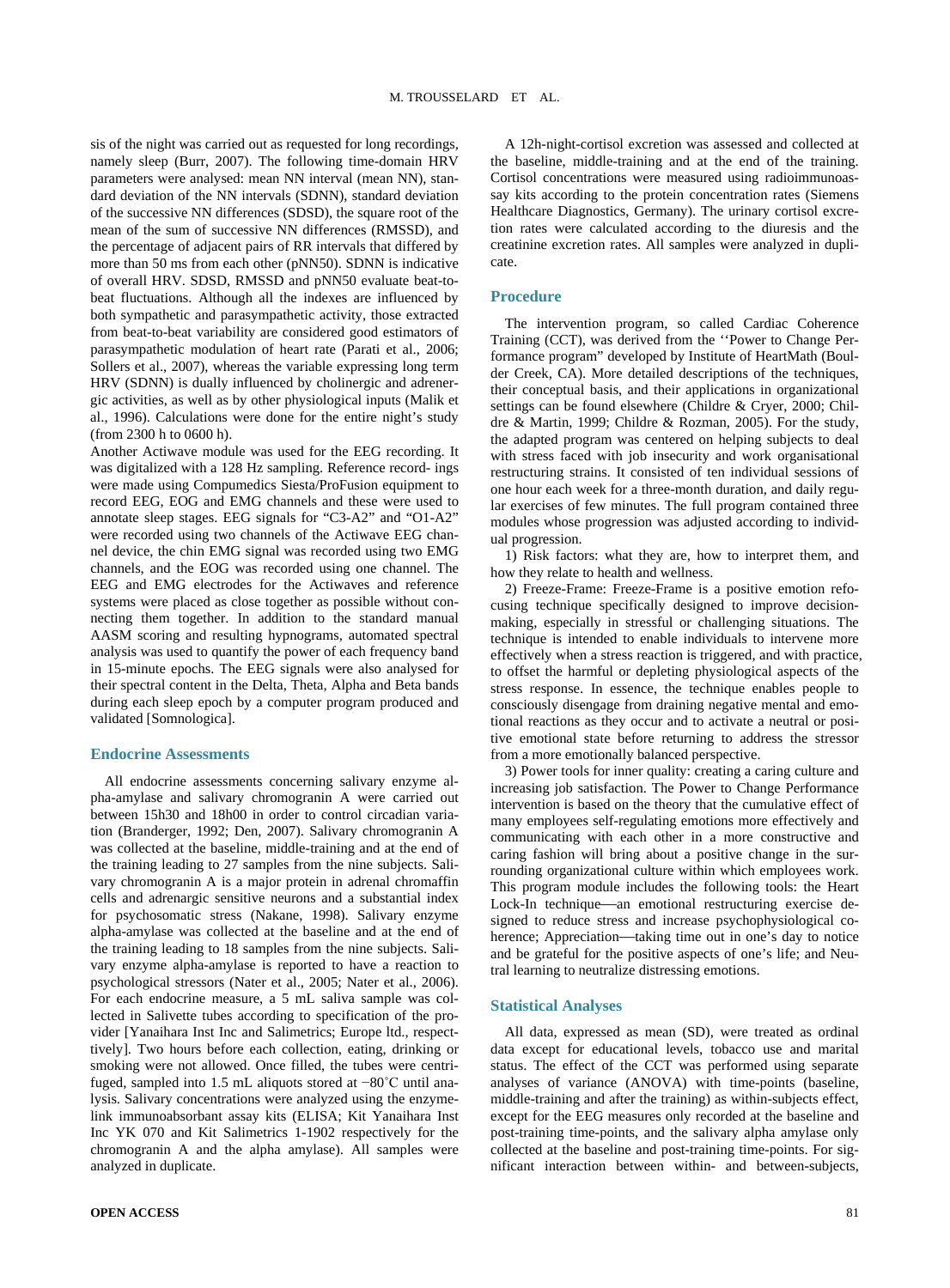post-hoc analyses using Newman-Keuls were applied. Furthermore, in order to evaluate the links between the psychological effects and endocrine effects separately, a delta value (end of the training minus baseline value) expressed in % of change was calculated for each variable. All comparisons between groups, according to the anxiety-trait level, were assessed using nonparametric tests, due to the small size of the groups.

All analyses were performed with SPSS 17.0 for Windows (SPSS GmbH Software, Munich). We judged  $p < 0.05$  as significant. When  $p \le 0.1$ , results were expressed as a tendency to a difference.

## **Results**

## **Socio-Demographic Description**

The mean age of the nine male respondents was 39.77 (6.45) years with  $7.9 \pm 1.9$  years of education above grade 7. 44.44% were married. 33.33% were smokers. All subjects, except two (22.22%), practiced sport regularly. None had any coaching practice or a stress management program. Mean trait-anxiety was 35.55 (9.08) with four subjects above the mean trait-anxiety level (44.44%), the remaining above this mean cut-off. The subjects' adhesion to the protocol was good as all maintained their participation for the complete duration of the study and no training session absence was noted.

## **Effects of the Stress Training on Psychological Assessments**

For the state-anxiety assessment, the ANOVA showed no difference between the three time-points  $(F(2.8) = 0.33, p =$ 0.723).

The ANOVA performed between the three steps on the perceived stress showed a significant decrease on the score after the training  $(F(2.8) = 8.12, p = 0.01)$ . The post-hoc analysis showed that the successful transformation was observed between baseline and both the middle- and end-steps' assessments.

The ANOVA performed between the three steps on the sleep EVA variables showed a significant increase on the sleep restoration score quality after the training  $(F(2.8) = 6.32, p = 0.01)$ . This was associated with an increase in the facility of falling asleep  $(F(2.8) = 4.54, p = 0.04)$ . The post-hoc analysis showed that the successful transformations were observed between the baseline and end-steps assessments.

Concerning the well-being items of the sleep questionnaire investigating physical, psychological well-being (mood and joy of going to work), the separate ANOVA showed that the scores increased for the physical score  $(F(2.8) = 7.89, p = 0.01)$ . The post-hoc analysis showed that the successful transformation was observed between baseline and the end-steps assessments. Tendencies were observed for the mood well-being  $(F(2.8) =$ 3.21,  $p = 0.08$ ) and the joy of going to work (F(2.8) = 3.54,  $p =$ 0.06).

For the AD-ACL questionnaire, the ANOVAs performed between the three steps on each sub-factor highlighted a significant increase of the General Activation scores ( $F(2.8) = 6.85$ ,  $p = 0.01$ ). The post-hoc analysis showed that the successful transformation was observed between the baseline and both middle- and end-steps' assessments.

## **Effects of Stress Training on the Physiological Assessments**

The ANOVA that was performed between the three steps on the SDNN showed a tendency to decrease between the time points. No difference was found for the RMSSD, as for all other ECG parameters (**[Table 1](#page-5-0)**).

**[Table 2](#page-5-1)** shows the recorded sleep parameters and separate ANOVAs applied to the parameters between the baseline and the end of the training time-points. Results only showed a significant increase of the time in REM as a % of sleep time. The number of REM periods did not change between the two timepoints (t(1.8) = 0.22,  $p = 0.82$ ) with 4(1.29) and 3.86(1.26) mean number of REM periods during the recorded night, for the baseline and the end of the training time-points respectively. There was a tendency to a significant increase of the duration of REM period at the end of the training compared to the duration of REM period at the baseline was observed for the fourth REM period of the night ((t(1.8) = 2.15,  $p = 0.06$ ; [Figure 2](#page-6-0)).

# **Effects of the Stress Training on the Endocrine Assessments [\(Figure 3\)](#page-7-0)**

The ANOVA performed between the three steps on the salivary enzyme alpha-amylase concentration showed a significant decrease in concentration after the training  $(F(2.8) = 5.89, p =$ 0.04). The post-hoc analysis showed that the successful transformation was observed between the baseline and both the middle- and end-steps assessments.

The ANOVA performed between the two steps on the salivary chromogranin A showed a tendency to a decrease in concentration of the salivary enzyme alpha amylase after the training (F(2.8) = 2.79,  $p = 0.08$ ).

For the urinary cortisol excretion, the ANOVA performed between the three steps showed no difference between timepoints (F(2.8) = 3.24,  $p = 0.16$ ).

## **Impact of the Anxiety-Trait Level on the Effects of the Intervention**

According to Spielberger's norms (Spielberger, Gorsuch, Lushene, Vagg, & Jacobs, 1983), the four subjects scoring higher than the mean score were defined has the high traitanxiety group (GHTA), and the five subjects scoring lower than the mean score were defined as the high trait-anxiety group (GLTA). Trait-anxiety scores differed between group  $(H(1.9) =$ 6.05,  $p = .013$ ). No significant difference for age (H(1.9) = 0.288,  $p = .591$ ), educational level (H(1.N=9) = 0.388,  $p =$ 0.491), for matrimonial status ( $X^2 = 4$ ,  $p = 0.857$ ) same for the tobacco users  $(X^2 = 3.5, p = 0.899)$  factors were observed between the GHTA and the GLTA.

**[Table 3](#page-6-1)** depicted differences in baseline assessments between the two groups. The GHTA was higher in salivary chromogranin A concentration, perceived stress score compared to the GLTA. It also tended to be higher in the state-anxiety score and the RMSS value. This was associated with a lower score in the subjective sleep restoration quality, the joy of going to work, the Energetic-Arousal General Activation, and the % of time in REM compared to the GLTA. Moreover, a tendency of a lower efficiency in reference to sleep time was observed. In line with such a pattern of baseline functioning, the GHTA differed from the GLTA in the effects of the training (**[Table 4](#page-7-1)**): For the GHTA, higher increases were observed after the training for the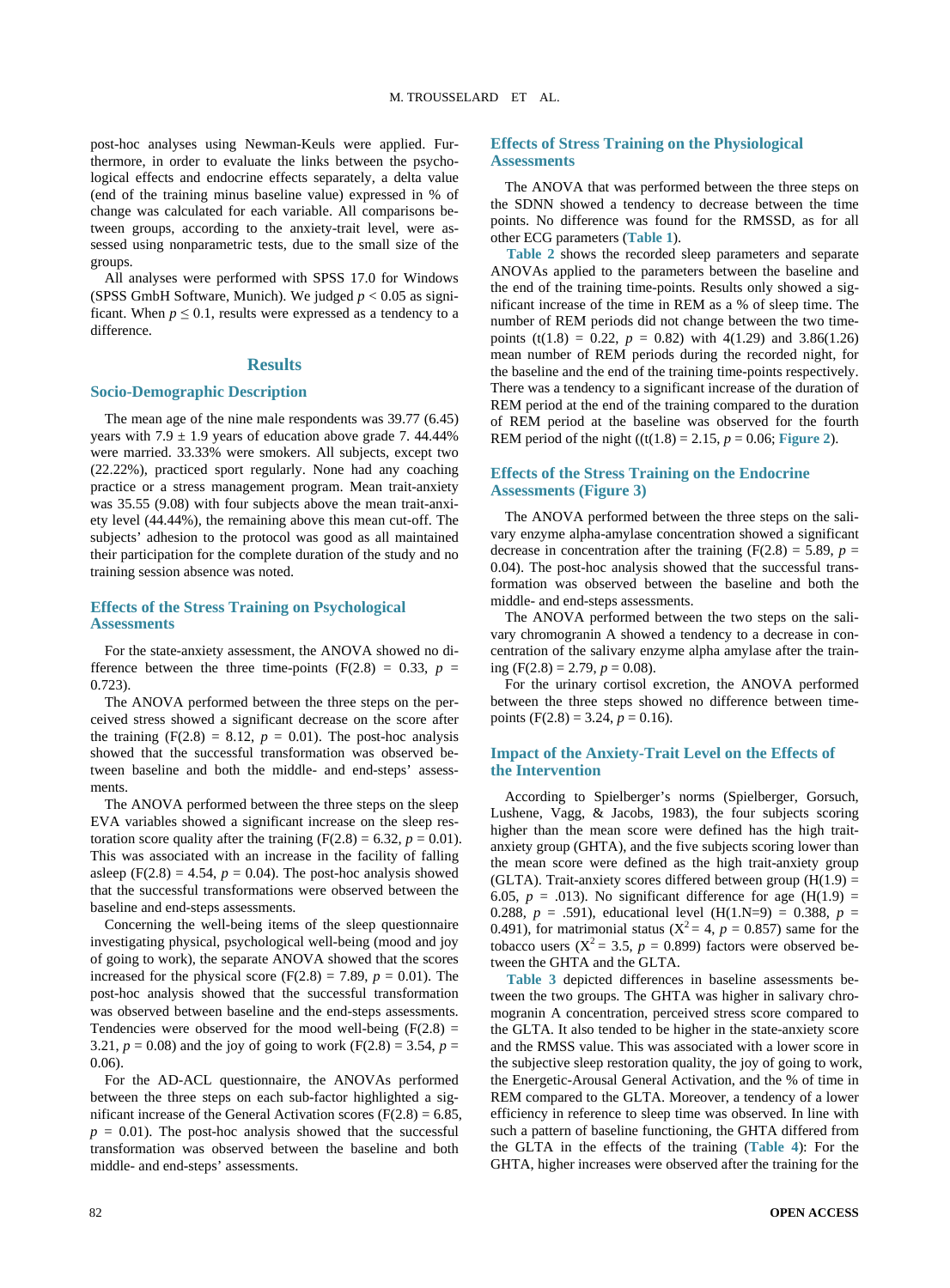# <span id="page-5-0"></span>**Table 1.**

Effects of the stress training on the HRV assessments according to the time-points.

| <b>Variables</b>      | Time-point      | Mean    | <b>Minimum</b> | <b>Maximum</b> | <b>Standard-deviation</b> | $\mathbf F$ | $\boldsymbol{p}$ |
|-----------------------|-----------------|---------|----------------|----------------|---------------------------|-------------|------------------|
|                       | <b>Baseline</b> | 1025.24 | 931.13         | 1133.26        | 77.61                     |             |                  |
| Mean NN interval (ms) | Middle          | 1031.74 | 738.26         | 1299.00        | 180.31                    | 1.23        | 0.88             |
|                       | After           | 1037.25 | 870.32         | 1190.18        | 112.14                    |             |                  |
|                       | <b>Baseline</b> | 132.16  | 61.7           | 272.60         | 70.47                     |             |                  |
| <b>SDNN</b>           | Middle          | 113.42  | 60.70          | 205.40         | 51.46                     | 3.25        | 0.08             |
|                       | After           | 90.73   | 34.46          | 136.35         | 40.14                     |             |                  |
|                       | <b>Baseline</b> | 47.64   | 22.20          | 66.83          | 16.82                     |             |                  |
| <b>SDSS</b>           | Middle          | 66.48   | 22.20          | 145.64         | 44.61                     | 1.14        | 0.40             |
|                       | After           | 52.45   | 11.28          | 76.73          | 22.48                     |             |                  |
|                       | <b>Baseline</b> | 29.58   | 6.34           | 50.33          | 19.19                     |             |                  |
| pNN50                 | Middle          | 27.96   | 4.76           | 55.06          | 21.10                     | 0.89        | 0.41             |
|                       | After           | 34.66   | 0.52           | 62.87          | 24.32                     |             |                  |
|                       | <b>Baseline</b> | 94.47   | 28.73          | 211.30         | 57.58                     |             |                  |
| <b>RMSS</b>           | Middle          | 98.76   | 28.73          | 229.30         | 66.73                     | 1.67        | 0.23             |
|                       | After           | 70.60   | 15.39          | 113.84         | 34.52                     |             |                  |

# <span id="page-5-1"></span>**Table 2.**

Effects of the stress training on the sleep assessments according to the time-points.

| <b>Variables</b>                   | Time-point      | Mean   | <b>Minimum</b> | <b>Maximum</b> | <b>Standard-deviation</b> | F     | $\boldsymbol{p}$ |
|------------------------------------|-----------------|--------|----------------|----------------|---------------------------|-------|------------------|
| <b>Number of arousals:</b>         | <b>Baseline</b> | 16.57  | 3.00           | 31.00          | 8.99                      | 0.19  | 0.67             |
|                                    | After           | 15.62  | 6.00           | 31.00          | 9.19                      |       |                  |
| Total time analyzed:               | <b>Baseline</b> | 431.07 | 340.00         | 564.00         | 75.64                     | 0.024 | 0.88             |
|                                    | After           | 446.81 | 319.50         | 491.50         | 55.73                     |       |                  |
|                                    | <b>Baseline</b> | 425.71 | 337.50         | 558.50         | 76.26                     | 0.027 | 0.87             |
| <b>Sleep Period:</b>               | After           | 442.06 | 318.50         | 489.00         | 54.11                     |       |                  |
| Wake time during sleep period:     | <b>Baseline</b> | 34.85  | 23.00          | 52.50          | 10.73                     | 1.65  | 0.26             |
|                                    | After           | 49.06  | 5.00           | 144.50         | 44.36                     |       |                  |
| <b>Total sleep time:</b>           | <b>Baseline</b> | 390.85 | 304.00         | 531.50         | 75.55                     |       | 0.89             |
|                                    | After           | 392.87 | 293.50         | 468.50         | 55.70                     | 0.02  |                  |
| Sleep latency in first 60 seconds  | <b>Baseline</b> | 5.35   | 2.50           | 9.00<br>2.68   |                           | 0.033 | 0.86             |
| of sleep:                          | After           | 4.75   | 0.00           | 18.50          | 5.94                      |       |                  |
| Sleep efficiency referred to sleep | <b>Baseline</b> | 0.91   | 0.88           | 0.95           | 0.020                     | 1.66  | 0.26             |
| period:                            | After           | 0.93   | 0.75           | 0.98           | 0.08                      |       |                  |
| Time in REM % of total sleep       | <b>Baseline</b> | 0.17   | 0.14           | 0.23           | 0.03                      | 24.18 | 0.001            |
| time:                              | After           | 0.20   | 0.16           | 0.25           | 0.02                      |       |                  |
| Time in S1 % of total sleep        | <b>Baseline</b> | 0.06   | 0.02           | 0.10           | 0.02                      | 1.21  | 0.32             |
| time:                              | After           | 0.05   | 0.01           | 0.09           | 0.03                      |       |                  |
| Time in S2 a % of total sleep      | <b>Baseline</b> | 0.42   | 0.35           | 0.53           | 0.07                      | 0.75  | 0.42             |
| time:                              | After           | 0.40   | 0.27           | 0.51           | 0.07                      |       |                  |
| Time in S3 % of total sleep        | <b>Baseline</b> | 0.32   | 0.20           | 0.45           | 0.09                      | 0.15  | 0.71             |
| time:                              | After           | 0.31   | 0.13           | 0.53           | 0.12                      |       |                  |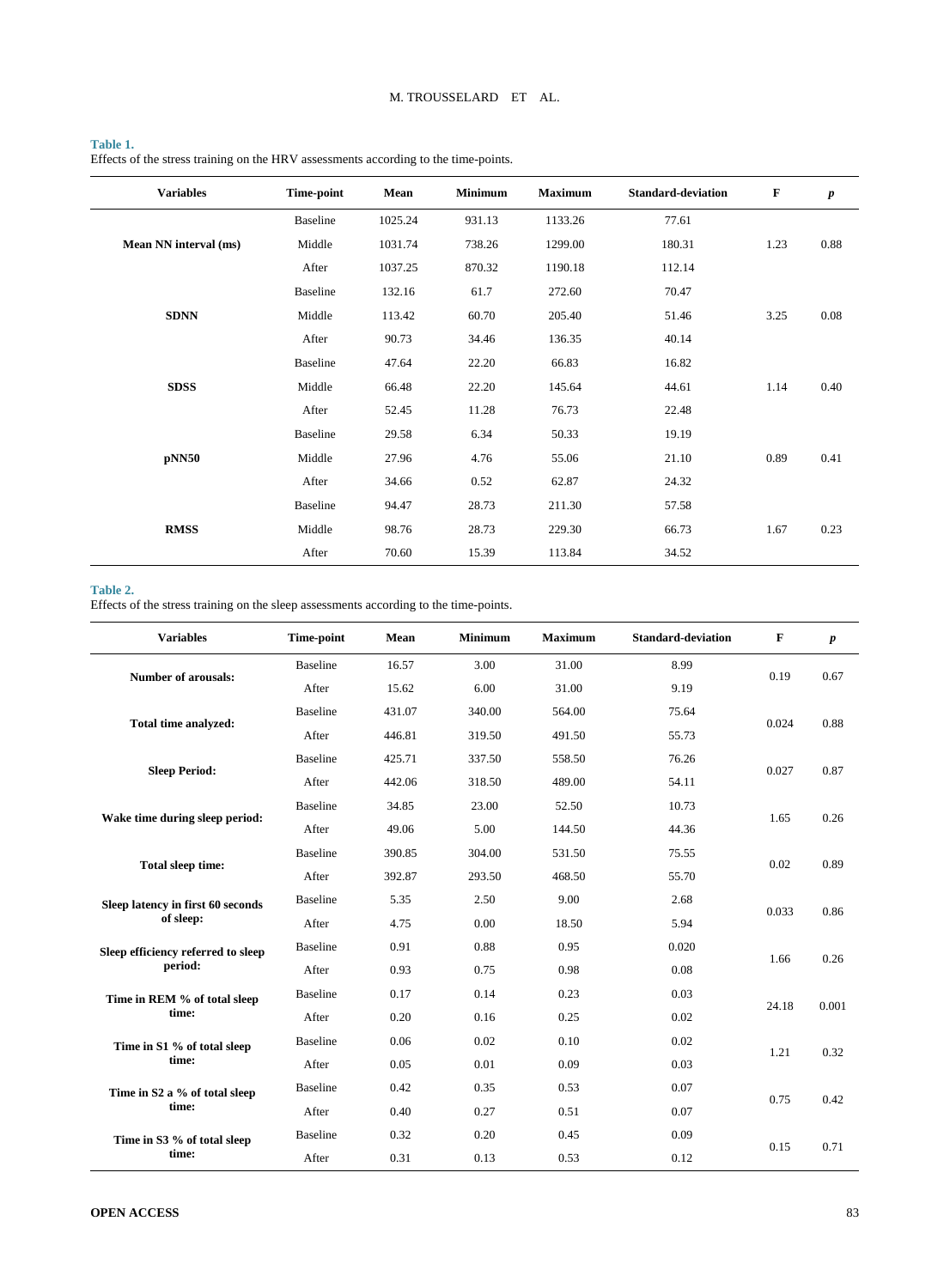#### M. TROUSSELARD ET AL.

#### <span id="page-6-1"></span>**Table 3.**

Comparisons between groups according to the trait-anxiety scores for the psychological, physiological and endocrine variables.

| <b>Variables</b> |                                    | Group                 | Mean   | SD       | $\overline{X^2}$ values | $\boldsymbol{p}$ |
|------------------|------------------------------------|-----------------------|--------|----------|-------------------------|------------------|
|                  | Salivary ChromograninA             | <b>GLTA</b>           | 3.41   | 2.30     |                         |                  |
|                  | (pm/ml)                            | <b>GHTA</b>           | 18.83  | 12.09    | 4.86                    | 0.027            |
|                  |                                    | <b>GLTA</b>           | 98.4   | 44.86    |                         |                  |
| <b>Endocrine</b> | Salivary Amylase (U/ml)            | <b>GHTA</b>           | 117.83 | 48.25    | 0.06                    | 0.806            |
|                  | Urinary cortisol excretion         | <b>GLTA</b>           | 120.06 | 51.08    | 0.96                    | 0.327            |
|                  | (nM/L)                             | $\operatorname{GHTA}$ | 106.19 | 24.73    |                         |                  |
|                  |                                    | <b>GLTA</b>           | 27.2   | 6.76     |                         | 0.10             |
|                  | State-anxiety                      | <b>GHTA</b>           | 41.37  | 10.25    | 2.57                    |                  |
|                  |                                    | $\operatorname{GLTA}$ | 36.00  | 3.93     |                         |                  |
|                  | Perceived stress                   | $\operatorname{GHTA}$ | 44.75  | 4.5      | 4.90                    | 0.026            |
|                  | Sleep restoration quality          | <b>GLTA</b>           | 5.72   | 0.85     | 6                       | 0.014            |
|                  |                                    | <b>GHTA</b>           | 3.90   | 0.41     |                         |                  |
|                  | Easiness to go to sleep            | <b>GLTA</b>           | 5.73   | 1.15     |                         | 0.141            |
|                  |                                    | <b>GHTA</b>           | 4.33   | $0.17\,$ | 2.16                    |                  |
|                  | Joy of going to work               | <b>GLTA</b>           | 5.92   | 0.52     |                         | 0.014            |
|                  |                                    | <b>GHTA</b>           | 3.84   | $0.70\,$ | 6                       |                  |
| Psychological    | Mood well-being                    | <b>GLTA</b>           | 6.32   | 0.48     | 6.2                     | 0.013            |
|                  |                                    | <b>GHTA</b>           | 3.83   | 0.74     |                         |                  |
|                  | Physical well-being                | <b>GLTA</b>           | 6.00   | 0.57     | 6.3                     | 0.013            |
|                  |                                    | <b>GHTA</b>           | 3.86   | 0.41     |                         |                  |
|                  | General Activation                 | <b>GLTA</b>           | 12.16  | 2.17     | 4.86                    | 0.027            |
|                  |                                    | $\operatorname{GHTA}$ | 7.77   | 2.48     |                         |                  |
|                  | Deactivation-Sleep                 | <b>GLTA</b>           | 10.1   | 1.92     | 0.54                    | 0.462            |
|                  |                                    | <b>GHTA</b>           | 8.3    | 3.08     |                         |                  |
|                  | <b>High Activation</b>             | <b>GLTA</b>           | 4.72   | 0.70     | 0.06                    | 0.805            |
|                  |                                    | <b>GHTA</b>           | 5.97   | 3.01     |                         |                  |
|                  | <b>General Deactivation</b>        | <b>GLTA</b>           | 13.86  | 1.96     | 6                       | 0.14             |
|                  |                                    | $\operatorname{GHTA}$ | 8.35   | 3.01     |                         |                  |
|                  | Sleep efficiency referred to sleep | <b>GLTA</b>           | 0.92   | 0.02     | 3.09                    | 0.07             |
|                  | period                             | $\operatorname{GHTA}$ | 0.89   | $0.01\,$ |                         |                  |
|                  | Time in REM % of total sleep       | <b>GLTA</b>           | 0.18   | 0.03     | 3.75                    | 0.052            |
| Physiological    | time:                              | <b>GHTA</b>           | 0.14   | $0.01\,$ |                         |                  |
|                  | <b>SDNN</b>                        | <b>GLTA</b>           | 103.66 | 48.44    | 1.8                     | 0.179            |
|                  |                                    | $\operatorname{GHTA}$ | 179.66 | 85.28    |                         |                  |
|                  | <b>RMSSD</b>                       | <b>GLTA</b>           | 72.91  | 42.38    | 2.68                    | 0.101            |
|                  |                                    | <b>GHTA</b>           | 130.41 | 70.11    |                         |                  |

<span id="page-6-0"></span>

**Figure 2.**

Effects of the stress training on the duration of REM periods. \* Indicating a tendency to a difference ( $p \leq 0.1$ ). For one subject with six REM periods at baseline, the last one was not represented here.

mood well-being, and the time in REM as a % of sleep time and greater decreases were found in the salivary chromogranin A concentration, the Energetic-Arousal Deactivation-Sleep and the Tense-Arousal High Activation.

## **Discussion**

The aim of the present study concerned the evaluation of the benefits of the use of an intervention based on physiological coherence (CCT) in a sample of middle-aged workers confronted to organisational changes. First, it must be noted a high adhesion of the subjects to the experimental study: The intervention program was conducted completely, miniature biosignal recordings were well accepted without complaint or pain during the home-night of the assessments.

Concerning the effects of the CCT on stress and well-being, results showed fast successful effects after the intervention. The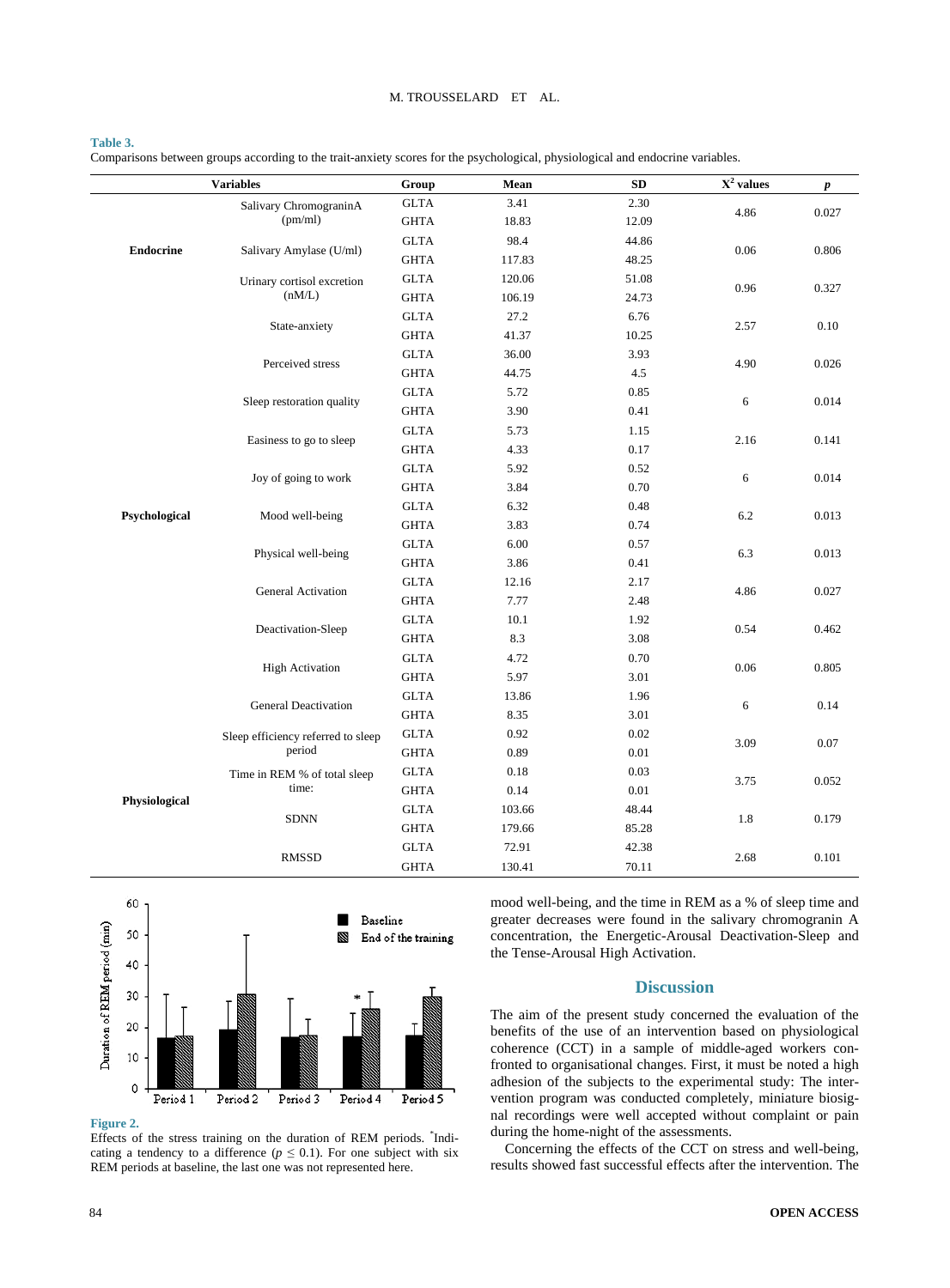<span id="page-7-0"></span>

# **Figure 3.**

Effects of the stress training on the endocrine assessments. <sup>\*</sup>Indicating a tendency to a difference ( $p \le 0.1$ ) and \*\*indicating a significant difference  $(p < 0.05)$ .

## <span id="page-7-1"></span>**Table 4.**

Comparisons between groups according to the trait-anxiety score for the % of changes in the psychological, physiological and endocrine variables.

| <b>Variables</b> |                                                  | Group       | Mean     | SD     | $X^2$ values | $\boldsymbol{p}$ |
|------------------|--------------------------------------------------|-------------|----------|--------|--------------|------------------|
|                  | Salivary Cromogranin A                           | <b>GLTA</b> | 32.06    | 61.85  | 3.84         | 0.05             |
|                  | (pm/ml)                                          | <b>GHTA</b> | $-56.66$ | 45.76  |              |                  |
| <b>Endocrine</b> |                                                  | <b>GLTA</b> | $-4.09$  | 74.03  |              | 0.76             |
|                  | Salivary Amylase (U/ml)                          | <b>GHTA</b> | $-15.81$ | 16.20  | 0.3          |                  |
|                  | Urinary cortisol excretion                       | <b>GLTA</b> | 20.62    | 146.93 | 0.54         |                  |
|                  | (nM/L)                                           | <b>GHTA</b> | 7.51     | 59.84  |              | 0.46             |
|                  |                                                  | <b>GLTA</b> | $-1.62$  | 12.96  | 0.2          |                  |
|                  | State-anxiety                                    | <b>GHTA</b> | 1.86     | 17.40  |              | 0.65             |
|                  |                                                  | <b>GLTA</b> | $-26.98$ | 5.956  |              |                  |
|                  | Perceived stress                                 | <b>GHTA</b> | $-12.49$ | 5.673  | 5            | 0.25             |
|                  | Sleep restoration quality                        | <b>GLTA</b> | 5.93     | 10.34  | 0.11         | 0.91             |
|                  |                                                  | <b>GHTA</b> | 5.05     | 1.74   |              |                  |
|                  |                                                  | <b>GLTA</b> | 12.16    | 11.39  | 2.4          | 0.12             |
|                  | Easiness to go to sleep                          | <b>GHTA</b> | 3.82     | 7.26   |              |                  |
|                  | Joy in going to work                             | <b>GLTA</b> | $-5.14$  | 20.99  | 0.25         | $0.81\,$         |
|                  |                                                  | <b>GHTA</b> | $-0.56$  | 22.84  |              |                  |
|                  | Mood well-being                                  | <b>GLTA</b> | 2.03     | 6.63   | 3.75         | 0.05             |
| Psychological    |                                                  | <b>GHTA</b> | 16.27    | 3.58   |              |                  |
|                  | Physical well-being                              | <b>GLTA</b> | 7.47     | 11.41  | 1.35         | 0.24             |
|                  |                                                  | <b>GHTA</b> | 15.36    | 9.91   |              |                  |
|                  | General Activation                               | <b>GLTA</b> | 13.32    | 13.16  | 0.15         | 0.69             |
|                  |                                                  | <b>GHTA</b> | 11.33    | 2.34   |              |                  |
|                  | Deactivation-Sleep                               | <b>GLTA</b> | 1.03     | 13.16  | 3.74         | 0.05             |
|                  |                                                  | <b>GHTA</b> | $-19.07$ | 2.34   |              |                  |
|                  |                                                  | <b>GLTA</b> | 5.36     | 10.91  | 3.75         | 0.05             |
|                  | <b>High Activation</b>                           | <b>GHTA</b> | $-48.33$ | 25.92  |              |                  |
|                  | <b>General Deactivation</b>                      | <b>GLTA</b> | 2.91     | 12.82  | 0.48         | 0.64             |
|                  |                                                  | <b>GHTA</b> | 7.62     | 1.86   |              |                  |
| Physiological    | Sleep efficiency in reference to<br>sleep period | <b>GLTA</b> | 1.14     | 4.33   | 0.21         | 0.64             |
|                  |                                                  | <b>GHTA</b> | 3.43     | 3.42   |              |                  |
|                  | Time in REM % of total sleep<br>time:            | <b>GLTA</b> | 12.95    | 8.17   | 3.42         | 0.06             |
|                  |                                                  | <b>GHTA</b> | 30.52    | 2.32   |              |                  |
|                  | <b>SDNN</b>                                      | <b>GLTA</b> | $-5.00$  | 54.29  |              |                  |
|                  |                                                  | <b>GHTA</b> | $-45.54$ | 26.40  | 1.12         | 0.28             |
|                  | <b>RMSSD</b>                                     | <b>GLTA</b> | 9.70     | 74.09  |              |                  |
|                  |                                                  | <b>GHTA</b> | $-43.05$ | 23.03  | 1.16         | 0.29             |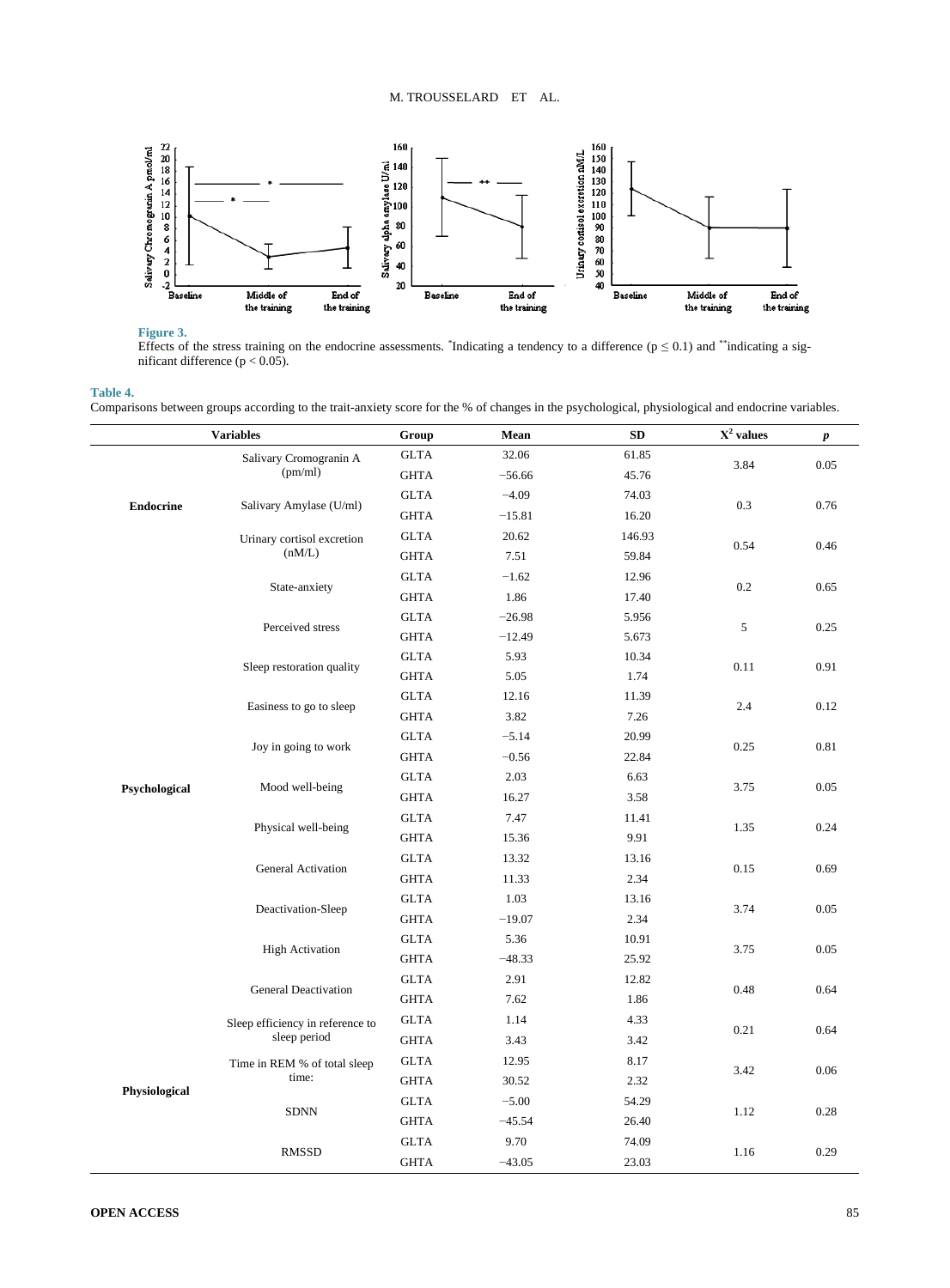decrease in the perceived stress was associated with a subjecttive benefit for the physique well-being and tendencies of the increases in the subjective psychological well-being and a joy of going to work. General Activation also increased after the intervention. The AD-ACL, according to Thayer's theory (Thayer, 1987), contains related dimensions with the theoretical assumption that a danger phenomenon has a greater psychological impact (greater tense arousal) when energy (General Activation) is low, and a lesser impact when energetic arousal is high. All together, these results indicated successful transformations after the intervention for the subjective daily life outcomes.

Furthermore, endocrine improvements were found in the ANS functioning as suggested by the observed changes in the salivary alpha amylase and chromogranin A concentrations after the intervention. In accordance, the night sympathetic activity decreased after the intervention. However, this improvement towards a lower sympathetic activity was not associated with an improvement of the HPA axis functioning.

Concerning the effects of the intervention on subjective sleep quality, results found both a subjective improvement of the quality of sleep associated with an increase in the facility to fall asleep. Moreover, objective assessments showed an increase in REM time referred to the % of sleep. Human data from literature are abundant about stress effects on sleep changes for nonclinical subjects. Summing up the main data in humans, REM sleep increased several days after the subjects had been exposed to intensely demanding and stressful events (Cartwright & Wood, 1991; Sushecki et al., 2009). These REM rebounds are understood as an important adaptive behaviour for recovery following a stressful situation (Sushecki et al., 2009). Researchers also found that subjects who were deprived of REM sleep had trouble learning. It's considered that if we don't get enough of it we may experience serious negative physical and psychological changes (Sushecki et al., 2009; Vgontzas et al., 2000). This may be considered as the body's "Yellow Alert" response to REM Sleep Deficit. It is a compensatory increase in the percentage of sleep time devoted to REM sleep. Indeed, after a period of deprivation, REM sleep can increase by 40% for several days before returning to a normal level (Riemann et al., 2001; Suchecki et al., 2009). Chronic stress has been claimed to be one of the triggering factors of emotional-related sleep disorders, such as insomnia, depressive- and anxietydisorders. Thus, data from chronic stress comes from clinical sample, namely depression or post-traumatic stress disorder and showed that duration and repartition of REM were impaired (Suchecki et al., 2009). More than 80% of slow wave sleep is concentrated in the first half of the typical 8-h night, whereas the second half of the night contains roughly twice as much REM sleep as does the first half. For these clinical individuals, time in REM was usually decreased with REM periods mainly observed during the first part of the night (Suchecki et al., 2009). Although the functional association between emotional memory and REM-sleep electrophysiology remains unclear, the role of REM-sleep was highlighted for both the regulation and the consolidation of emotional human memories, findings that have direct translational implications for affective psychiatric and mood disorders (Nishida, 2008).

To our knowledge, less is known about how stress management intervention deals with sleep for non-clinical individuals. Referred to the role of REM-sleep for the regulation of emotional human memories, the increase of REM time observed after the stress management intervention, namely in the last part of the night, suggests that the intervention mainly based on emotional management may directly impact emotional memories during the night (Gais & Born, 2004; Plihal & Born, 1999). The decrease in sympathetic activity during the night was in accordance with the data showing that REM sleep occurs when activity in the aminergic system has decreased enough to allow the reticular system to escape its inhibitory influence (Hobson et al., 1975, 1998; Payne & Nadel, 2004). Referring to our results, such a pattern appears to help subjects recover to cope more efficiently with the daily stressful concerns of work. Finally, all the observed biopsychophysiological changes after the intervention indicate a clear and rapid benefit of such a program for subjects confronted with chronic stress due to downsizing and organisational restructuring. In terms of allostasis, the program appears to improve the process of achieving homeostasis through physiological and behavioural changes faced with perceived and/or anticipated demand.

Considering the question of the inter-variability in monitoring stressors, the baseline, like the outcomes, are dependent on individual trait-anxiety levels. A clear opposite biopsychophysiological pattern was observed in the baseline data between high and low levels of trait-anxiety. The subjects scoring high on the trait-anxiety scale exhibited subjective stress, subjective as objective impairment in sleep, low well-being outcomes, low Energetic-Arousal General Activation, and Sympathetic Nervous System (SNS) imbalance (high chromogranin A concentration associated with a tendency to a higher night-time parasympathetic activity). Effects of the intervention program also differed: compared to subjects low in trait-anxiety, subjects prone to higher trait-anxiety exhibited higher increases after the training for well-being outcomes, and time in REM as a % of sleep time, and higher decreases for subjective stress, and the SNS activation. Furthermore, based on the observation of selfratings of energy and tension at various time of days, Thayer's theory considered that arousal state modulates mood facing personal problems: for example a mood pattern of low energy and high tension predicts more negative problem perceptions, such as worries and rumination, than a pattern of high energy and low tension (Thayer, 1987, 1989). In accordance with such an explanation, a logical pattern of successful transformations after the intervention program can be considered for subjects with high trait-anxiety: the decrease in Deactivation-Sleep, that is a low Energetic-Arousal, was associated with a decrease in High Activation, that is a low Tense-Arousal, and an increase in well-being outcomes. Faced with an observed decrease in sympathetic activity, and the increase in REM-sleep, one of the major issues, however, concerns causality between the psychological improvements, the changes in energetic arousal, the decrease in salivary chromogranin A concentration and the increase in REM-sleep time.

Whether the observations may indicate that stress programs are all the more effective than anxious subjects, they also confer more complexity to the stress-sleep relationship. Stress and sleep appear related to each other in a bidirectional way. If on the one hand poor or inadequate sleep should exacerbate emotional, behavioural and stress-related responses when traitanxiety is high, on the other hand stress reduction should induce sleep rebound, most likely as a form to cope with the adverse stimuli when trait-anxiety is high. Whether it is considered that increased sleep, especially the REM phase, following a stressful situation is an important adaptive behaviour for re-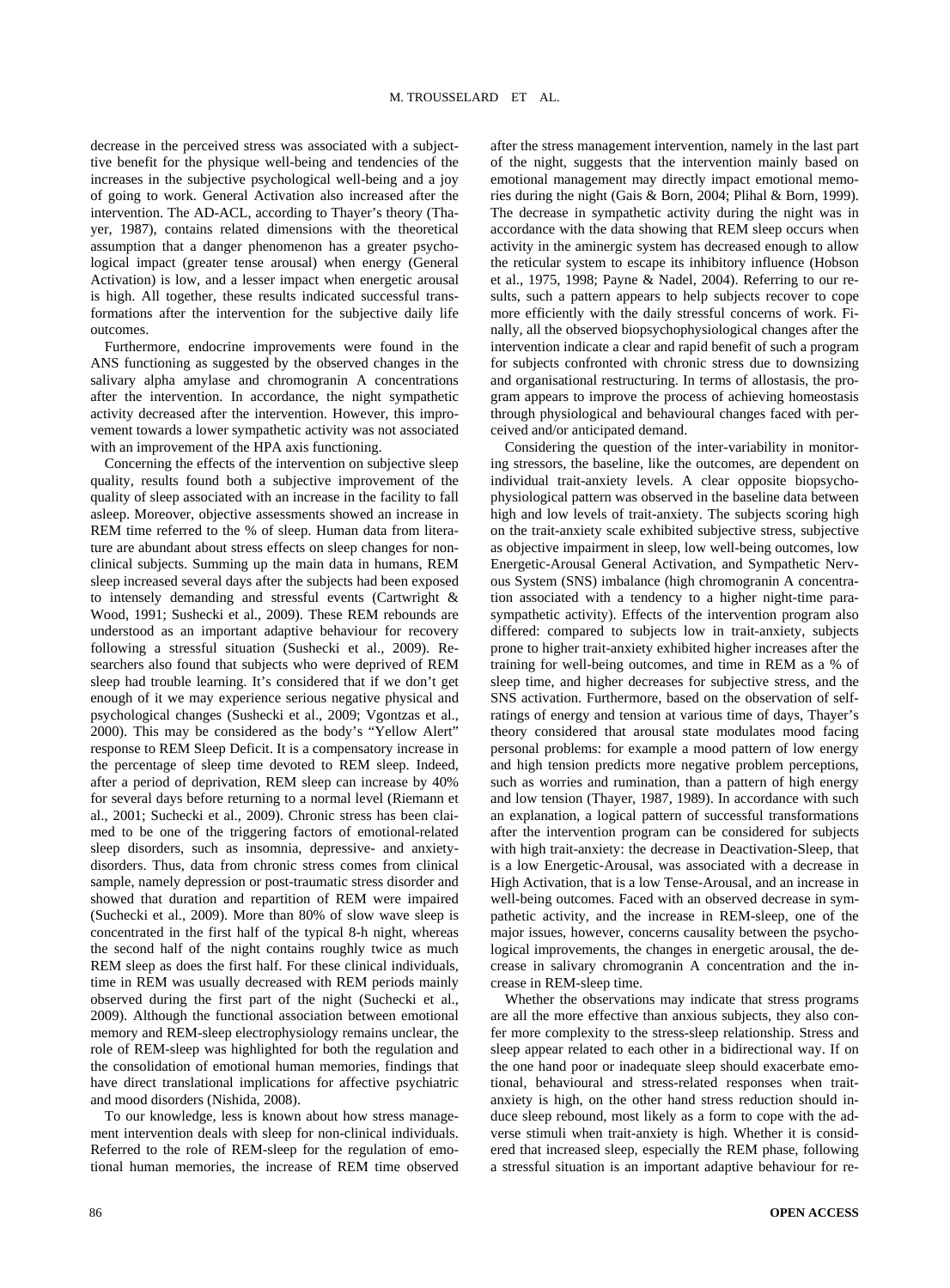covery, this endogenous advantage appears to be impaired in human beings that exhibit high levels of anxiety and anxietylike behaviour (Mellman & Uhde, 1989; Reynolds et al., 1983; Spoormaker & van den Bout, 2005). Our data completed this knowledge by highlighting that these subjects notably improved with an adapted stress management program and that the successful transformations linked to an increase in REM-sleep and a decrease in emotional disturbances. The most important point that the recent data highlighted is the impact of prolonged sleep disruption, namely REM-sleep reduction, may affect neurogenesis (Lucassen et al., 2010; Meerlo et al., 2009).

There were several limitations to this study that preclude firm conclusions. The first limitation is the sample's small size. Most notably, it can be assumed that this small size could account for the absence of a significant decrease in the urinary cortisol excretion after the intervention. Furthermore, given the number of statistical comparisons, the efficiency of the intervention program should be accepted with caution. Results, secondly, need further investigations, namely randomized controlled studies. The third limitation concerns the duration of the positive effects on the improvement of the outcomes, which were not assessed. Another limitation concerns the absence of data about dreams as recent studies clearly showed a relationship between dreams, REM and memory consolidation (Baylor & Cavallero, 2001; Hobson et al., 1998; Payne & Nadel, 2004). Finally, mechanisms were not evaluated in this study, thus relationships between emotional processing, sleep regulation, SNS balance and brain functioning before and after the intervention need to be further investigated.

## **Conclusion**

To sum up, our findings showed that such an intervention approach appears to help subjects deal with stress faced with insecurity and contingent work arrangements. Moreover, it may appear to be more efficient when the subjects had a high level of trait-anxiety. Sleep functioning, namely REM-sleep, appears to be one of the main mechanisms of successful transformation. It is to our knowledge the first proof of concept in non-clinical samples of an ecological relationship between emotional stress recovery and REM sleep. Such are these findings, even if they need to be investigated further, may be considered as a potentially low cost effective approach to the care of individuals confronted with normal stress in their job. Finally, the importance must be highlighted, of miniature biosignal systems for recording objective parameters in daily life to lead to the opening up of ecological studies in psychophysiology.

# **Competing Interest**

The authors declare that there are no competing interests

#### **Acknowledgements**

This study is part of an ongoing project on military psychology supported by the French 'Service de Santé des Armées'.

#### **REFERENCES**

Akerstedt, T., Knutsson, A., Westerholm, P., Theorell, T., Alfredsson, L., & Kecklund, G. (2002). Sleep disturbances, work stress and work hours. *Journal of Psychosomatic Research, 53,* 741-748. [http://dx.doi.org/10.1016/S0022-3999\(02\)00333-1](http://dx.doi.org/10.1016/S0022-3999(02)00333-1)

- Baylor, G. W., & Cavallero, C. (2001). Memory sources associated with REM and NREM dream reports throughout the night: A new look at the data. *Sleep, 24,* 165.
- Bergdahl, J., & Bergdahl, M. (2002). Perceived stress in adults: Prevalence and association of depression, anxiety, and medication in Swedish population. *Stress and Health, 18,* 235-241. <http://dx.doi.org/10.1002/smi.946>
- Bourbonnais, R., Brisson, C., Vezina, M., Masse, B., & Blanchette, C. (2005). Psychosocial work environment and certified leave among nurses during organisational changes and downsizing. *Rel Ind—Ind Rel, 60,* 483-509.
- Biondi, M., & Picardi, A. (1999). Psychological stress and neuroendocrine function in humans: The last two decades of research. *Psychotherapy and Psychosomatics, 68,* 114-150. <http://dx.doi.org/10.1159/000012323>
- Bolmont, B., & Abraini, J. H. (2001). State-anxiety and low moods: Evidence for a single concept. *Physiology & Behavior, 74,* 421-424. [http://dx.doi.org/10.1016/S0031-9384\(01\)00575-3](http://dx.doi.org/10.1016/S0031-9384(01)00575-3)
- Boyce, T., & Ellis, B. (2005). Biological sensitivity to context: I. An evolutionary-developmental theory of the origins and functions of stress reactivity. *Development and Psychopathology, 17,* 271-301. <http://dx.doi.org/10.1017/S0954579405050145>
- Brandberger, G. (1992). Endocrine ultradian rythms during sleep and wakefulness. In D. Lloyd, & E. L. Rossi (Eds.), *Ultradian rythms in life process* (pp. 123-138). London: Springer Verlag.
- Bruchon-Schweitzer, M. (2002). P*sychologie de la santé: Modèles, concepts, et méthodes.* Paris: Dunod.
- Bruchon-Schweitzer, M., & Paulhan, I. (1993). *Inventaire d'Anxiété Trait-État. Forme Y. STAI-Y.* Paris: Les Éditions du Centre de Psychologie Appliquée.
- Buguet, A., Raphel, C., Bugat, R., & Fourcade, J. (1981). Etats de vigilance en opération continue. *International Review of the Army Navy Air Force Medicine Services, 54,* 101-102.
- Burr, R. L. (2007). Interpretation of normalized spectral heart rate variability indices in sleep research: A critical review. *Sleep, 30*.
- Carlson, L. E., & Garland, S. N. (2005). Impact of mindfulness-based stress reduction (MBSR) on sleep, mood, stress and fatigue symptoms in cancer outpatients. *International Journal of Behavioral Medicine, 12,* 278-285.

[http://dx.doi.org/10.1207/s15327558ijbm1204\\_9](http://dx.doi.org/10.1207/s15327558ijbm1204_9)

- Cartwright, R. D., & Wood, E. (1991. Adjustment disorder of sleep: The sleep effects of a major stressful event and its resolution. *Psychiatry Research, 39,* 199-209.
	- [http://dx.doi.org/10.1016/0165-1781\(91\)90088-7](http://dx.doi.org/10.1016/0165-1781(91)90088-7)
- Cerclé, A., Gadea, C., Hartmann, A., & Lourel, M. (2008). Typological and factor analysis of the perceived stress measure by using the PSS scale. *Revue Européenne de Psychologie Appliquée, 58,* 227-239. <http://dx.doi.org/10.1016/j.erap.2008.09.006>
- Chida, Y., & Hamer, M. (2008). Chronic psychosocial factors and acute physiological responses to laboratory-induced stress in healthy populations: A quantitative review of 30 years of investigations. *Psychological Bulletin, 134,* 829-885. <http://dx.doi.org/10.1037/a0013342>
- Chida, Y., & Steptoe, A. (2009). Cortisol awakening response and psychosocial factors: A systematic review and meta-analysis. *Biological Psychology, 80,* 265-278. <http://dx.doi.org/10.1016/j.biopsycho.2008.10.004>
- Childre, D., & Cryer, B. (2000). From Chaos to Coherence: The Power to Change Performance. Boulder Creek, CA: Planetary.
- Childre, D., & Martin, H. (1999). *The HeartMath Solution.* San Francisco: HarperSanFrancisco.
- Childre, D., & Rozman, D. (2005). *Transforming stress: The Heart-Math solution for relieving worry, fatigue, and tension.* Oakland: New Harbinger Publications.
- Chrousos, G. P. (2009). Stress and disorders of the stress system. *Nature Reviews Endocrinology, 5,* 374-381. <http://dx.doi.org/10.1038/nrendo.2009.106>
- Cohen, S., Karmak, T., & Mermelstein, R. (1983). A global measure of perceived stress. *Journal of Health and Social Behavior, 24,* 385-396. <http://dx.doi.org/10.2307/2136404>
- DeMoja, C. A., & DeMoja, G. (1986). State-trait anxiety and motocross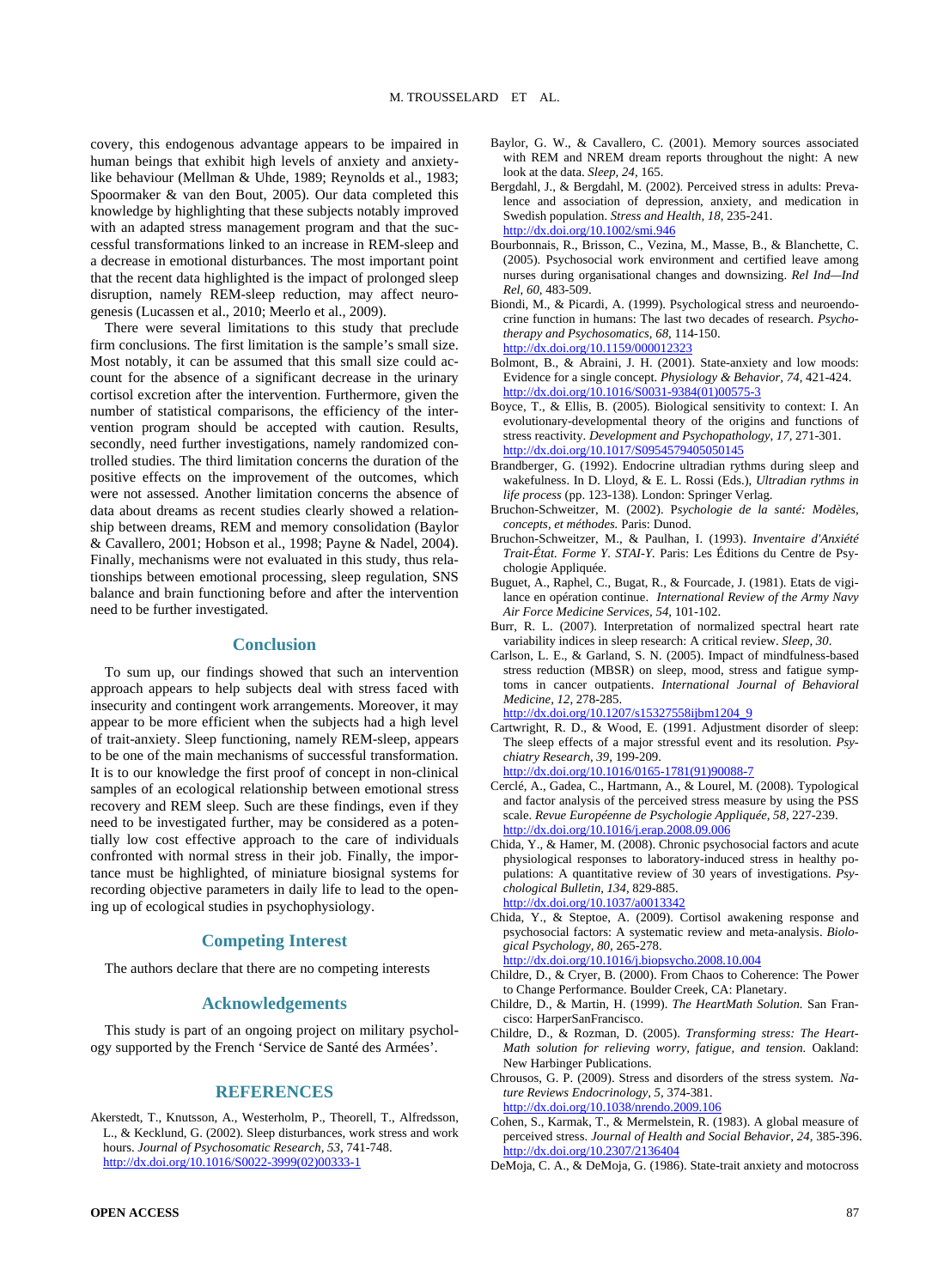performance. *Perceptual & Motor Skills, 62,* 107-110. <http://dx.doi.org/10.2466/pms.1986.62.1.107>

Den, R., Toda, M., Nagasawa S, Kitamura, K., & Morimoto, K. (2007). Circadian rhythm of human salivary Chromogranin A. *BioMed Research International, 28,* 57-60.

<http://dx.doi.org/10.2220/biomedres.28.57>

- Elbaz, A., Metlaine, A., & Leger, D. (2008). Actiwave, nouvelle technologie d'enregistrement du sommeil. *Nouvelles Technologies, 5,*  30-32.
- Fales, C. L., Barch, D., M., Burgess, G. C., Schaefer, A., Mennin, D. S., Gray, J. R., et al. (2008). Anxiety and cognitive efficiency: Differential modulation of transient and sustained neural activity during a working memory task. *Cognitive, Affective, & Behavioral Neuroscience, 8,* 239-253[. http://dx.doi.org/10.3758/CABN.8.3.239](http://dx.doi.org/10.3758/CABN.8.3.239)
- Friedman, B. H., & Thayer, J. F. (1998). Anxiety and autonomic flexibility: A cardiovascular approach. *Biological Psychology, 47,* 243- 263[. http://dx.doi.org/10.1016/S0301-0511\(97\)00027-6](http://dx.doi.org/10.1016/S0301-0511(97)00027-6)
- Gais, S., & Born, J. (2004). Declarative memory consolidation, mechanisms acting during human sleep. *Learning & Memory, 11,* 679-685. <http://dx.doi.org/10.1101/lm.80504>
- Grillon, C., Ameli, R., Foot, M., & Davis, M. (1993). Fear-potentiated startle: Relationship to the level of state/trait anxiety in healthy subjects. *Biological Psychiatry, 33,* 566-574. [http://dx.doi.org/10.1016/0006-3223\(93\)90094-T](http://dx.doi.org/10.1016/0006-3223(93)90094-T)
- Haftgoli, N., Favrat, B., Verdon, F., Vaucher, P., Bischoff, T., Burnand, B., & Herzig, L. (2010). Patients presenting with somatic complaints in general practice: Depression, anxiety and somatoform disorders are frequent and associated with psychosocial stressors. *BMC Family Practice, 11,* 67.<http://dx.doi.org/10.1186/1471-2296-11-67>
- Hanson, M. D., & Chen, E. (2010). Daily stress, cortisol, and sleep: The Moderating role of childhood psychosocial environments. *Health Psychology, 29,* 394-402[. http://dx.doi.org/10.1037/a0019879](http://dx.doi.org/10.1037/a0019879)
- Head, K. A., & Kelly, G. S. (2009). Nutrients and botanicals for treatment of stress: Adrenal fatigue, neurotransmitter imbalance, anxiety, and restless sleep. *Alternative Medicine Review, 14,* 114-140.
- Hobson, J. A., McCarley, R. W., & Wyzinski, P. W. (1975). Sleep cycle oscillation: Reciprocal discharge by two brainstem neuronal groups. *Science, 189,* 55-58.

<http://dx.doi.org/10.1126/science.1094539>

- Hobson, J. A., Stickgold, R., & Pace-Schott, E. F. (1998). The neuropsychology of REM sleep dreaming. *NeuroReport, 9,* R1-R14. <http://dx.doi.org/10.1097/00001756-199802160-00033>
- Horsten, M., Ericson, M., Perski A., Wamala S. P., Schenck-Gustafsson, K., & Orth-Gomér, K. (1999). Psychosocial factors and heart rate variability in healthy women. *Psychosomatic Medicine, 61,* 49-57.
- Jacquinet-Salord, M. C., Lang, T., Fouriaud, C., Nicoulet, I., & Bingham, A. (1993). Sleeping tablet consumption, self reported quality of sleep, and working conditions. *Journal of Epidemiology & Community Health, 47,* 64-68. <http://dx.doi.org/10.1136/jech.47.1.64>
- Kalimo, R., Taris, T., & Schaufeli, W. (2003). The effects of past and anticipated future downsizing on survivor wellbeing: An equity perspective. *Journal of Occupational Health Psychology, 8,* 91-109. <http://dx.doi.org/10.1037/1076-8998.8.2.91>
- Kalimo, R., Tenkanen, L., Harma, M., Poppius, E., & Heinsalmi, P. (2000). Job stress and sleep disorders: Findings from the Helsinki heart study. *Stress Medicine, 16,* 65-75. [http://dx.doi.org/10.1002/\(SICI\)1099-1700\(200003\)16:2<65::AID-S](http://dx.doi.org/10.1002/(SICI)1099-1700(200003)16:2%3c65::AID-SMI834%3e3.0.CO;2-8) [MI834>3.0.CO;2-8](http://dx.doi.org/10.1002/(SICI)1099-1700(200003)16:2%3c65::AID-SMI834%3e3.0.CO;2-8)
- Kang, M. G., Koh, S. B., Cha, B. S., Park, J. K., Baik, S. K., & Chang, S. J. (2004). Job stress and cardiovascular risk factors in male workers. *Preventive Medicine, 40,* 583-588. <http://dx.doi.org/10.1016/j.ypmed.2004.07.018>
- Lazarus, R. S. (1993). From psychological stress to the emotions: A history of changing outlooks. *Annual Review of Psychology, 44,* 1-21. <http://dx.doi.org/10.1146/annurev.ps.44.020193.000245>
- Lehrer, P. M., Vaschillo, E., Vaschillo, B., Lu, S. E., Eckberg, D. L., Edelberg, R., Shih, W. J., Lin, Y., Kuusela, T. A., Tahvanainen, K. U. O., & Hamer, R. M. (2003). Heart rate variability biofeedback increases baroreflex gain and peak expiratory flow. *Psychosomatic Medicine, 65,* 796-805[. http://dx.doi.org/10.1097/01.PSY.0000089200.81962.19](http://dx.doi.org/10.1097/01.PSY.0000089200.81962.19)
- Linton, S. J. (2004). Does work stress predict insomnia? A prospective study. *British Journal of Health Psychology, 9,* 127-136. <http://dx.doi.org/10.1348/135910704773891005>
- Lucassen, P. J., Meerlo, P., Naylor, A. S., van Dam, A. M., Dayer, A. G., Fuchs, E., Omen, C. A., & Czeh, B. (2010). Regulation of adult neurogenesis by stress, sleep disruption, exercise and inflammation: Implications for depression and antidepressant action. *European Neuropsychopharmacology, 20,* 1-17. <http://dx.doi.org/10.1016/j.euroneuro.2009.08.003>
- Lucini, D., Norbiato, G., Clerici, M., & Pagani, M. (2002). Hemodynamics and autonomic adjustments to real life conditions in humans. *Hypertension, 39,* 184-188[. http://dx.doi.org/10.1161/hy0102.100784](http://dx.doi.org/10.1161/hy0102.100784)
- Marquie, J. C., Foret, J., & Queinnec, Y. (1999). Effects of age, working hours, and job content on sleep: A pilot study. *Experimental Aging Research, 25,* 421-427. <http://dx.doi.org/10.1080/036107399243896>
- Malik, et al. (1996). Task force of the European society of cardiology and the North American society of pacing and electrophysiology. Heart rate variability. Standards of measurements, physiological interpretation and clinical use. *Circulation, 93,* 1043-1065. <http://dx.doi.org/10.1161/01.CIR.93.5.1043>
- McCraty, R., Atkinson, M., Lipsenthal, L., & Arguelles, L. (2003). Boulder Creek, CA: HeartMath Research Center, Institute of Heart-Math, Report No. 03-014.
- McCraty, R., Atkinson, M., Tiller, W. A., Rein, G., & Watkins, A. D. (1995). The effects of emotions on short term heart rate variability using power spectrum analysis. *American Journal of Cardiology, 76,*  1089-1093[. http://dx.doi.org/10.1016/S0002-9149\(99\)80309-9](http://dx.doi.org/10.1016/S0002-9149(99)80309-9)
- McCraty, R., Atkinson, M., & Tomasino, D. (2003). Impact of a Workplace Stress Reduction Program on Blood Pressure and Emotional Health in Hypertensive Employees. *Journal of Alternative and Complementary Medicine, 9,* 355-369.

<http://dx.doi.org/10.1089/107555303765551589>

- McCraty, R., Barrios-Choplin, B., Rozman, D., Atkinson, M., & Watkins, A. D. (1998). The impact of a new emotional self-management program on stress, emotions, heart rate variability, DHEA and cortisol. *Integrative Physiological and Behavioral Science, 33,* 151-170. <http://dx.doi.org/10.1007/BF02688660>
- McCraty, R., & Tomasino, D. (2004). Heart rhythm coherence feedback: A new tool for stress reduction, rehabilitation, and performance enhancement. *Proceedings of the First Baltic Forum on Neuronal Regulation and Biofeedback*, Riga, Latvia, 2-5 November 2004.
- Meerlo, P., Mistlberger, R. E., Jacobs, B. L., Heller, H. C., & McGinty, D. (2009). New neurons in the adult brain: The role of sleep and consequences of sleep loss. *Sleep Medicine Reviews, 13,* 187-194. <http://dx.doi.org/10.1016/j.smrv.2008.07.004>
- Mellman, T. A., & Uhde, T. W. (1989). Electroencephalographic sleep in panic disorder: A focus on sleep-related panic attacks. *JAMA Psychiatry, 46,* 176-184.

<http://dx.doi.org/10.1001/archpsyc.1989.01810020080013>

- Nakane, H., Asami, O., Yamada, Y., Harada, T., Matsui, N., Kanno T., & Yanaihara, N. (1998). Salivary chromogranin A as an index of psychosomatic stress response. *Biomedical Research, 19,* 401-406.
- Nakata, A., Haratani, T., Takahashi, M., Kawakami, N., Arito, H., Kobayashi, F., & Araki, S. (2004). Job stress, social support, and prevalence of insomnia in a population of Japanese daytime workers. *Social Science & Medicine, 59,* 1719-1730. <http://dx.doi.org/10.1016/j.socscimed.2004.02.002>
- Nater, U. M., Rohleder, N., Gaab, J., Berger, S., Jud, A., Kirschbaum, C., & Ehlert, U. (2005). Human salivary alpha-amylase reactivity in a psychosocial stress paradigm. *International Journal of Psychophysiology, 55,* 333-342.

<http://dx.doi.org/10.1016/j.ijpsycho.2004.09.009>

- Nater, U. M., La Marca, R., Florin, L., Moses, A., Langhans, W., Koller, M. M., & Ehlert, U. (2006). Stress-induced changes in human salivary alpha-amylase activity—associations with adrenergic activity. *Psychoneuroendocrinology, 31,* 49-58. <http://dx.doi.org/10.1016/j.psyneuen.2005.05.010>
- Niskanen, J. P., Tarveinen, M. P., Ranta-aho, P. O., & Karjalainen, P. A. (2004). Software for advanced HRV analysis. *Computer Methods and Programs in Biomedicine, 76,* 73-81.